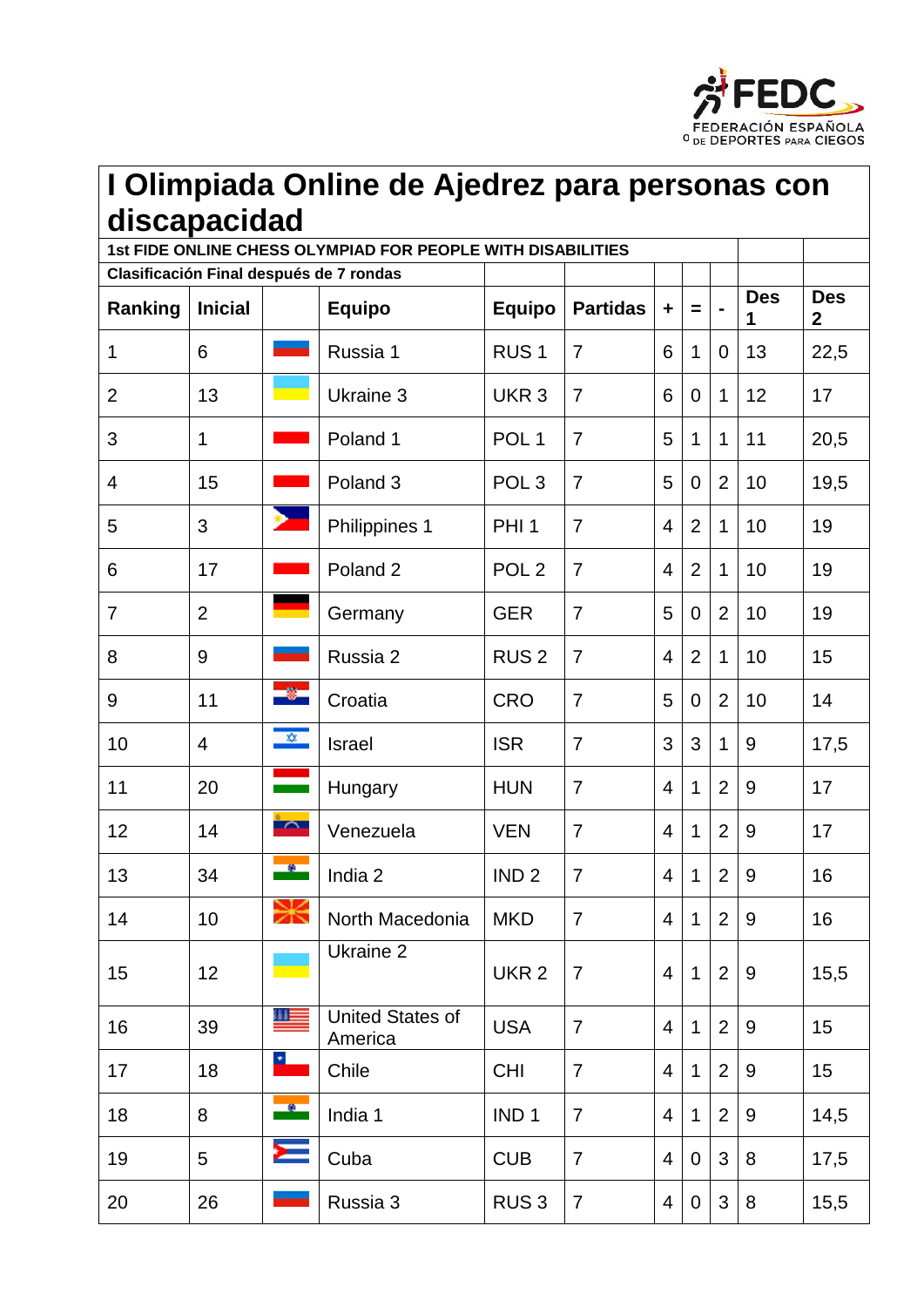| Ranking | <b>Inicial</b> |                           | <b>Equipo</b>  | <b>Equipo</b>    | <b>Partidas</b> | $\ddag$        | $=$            | $\blacksquare$ | <b>Des</b>     | <b>Des</b><br>$\mathbf{2}$ |
|---------|----------------|---------------------------|----------------|------------------|-----------------|----------------|----------------|----------------|----------------|----------------------------|
| 21      | 36             | ø                         | Kyrgyzstan     | <b>KGZ</b>       | 7               | $\overline{4}$ | 0              | 3              | 8              | 15,5                       |
| 22      | 33             | M                         | Canada         | <b>CAN</b>       | $\overline{7}$  | $\overline{2}$ | 4              | $\mathbf{1}$   | 8              | 15                         |
| 23      | 27             | $\mathbf{C}^{\mathbf{c}}$ | Turkey 1       | TUR <sub>1</sub> | 7               | 3              | $\overline{2}$ | $\overline{2}$ | 8              | 14,5                       |
| 24      | 24             | $\bullet$                 | <b>Brazil</b>  | <b>BRA</b>       | $\overline{7}$  | 3              | $\overline{2}$ | $\overline{2}$ | 8              | 14,5                       |
| 25      | $\overline{7}$ |                           | Ukraine 1      | UKR 1            | $\overline{7}$  | $\overline{4}$ | 0              | 3              | 8              | 13                         |
| 26      | 19             |                           | Romania 1      | ROU <sub>1</sub> | 7               | 3              | $\mathbf 1$    | 3              | $\overline{7}$ | 16,5                       |
| 27      | 46             | $\star$                   | Vietnam        | <b>VIE</b>       | 7               | 3              | $\mathbf 1$    | 3              | $\overline{7}$ | 15,5                       |
| 28      | 22             |                           | Colombia 1     | COL <sub>1</sub> | $\overline{7}$  | 3              | 1              | 3              | $\overline{7}$ | 15,5                       |
| 29      | 16             | ◈                         | Kazakhstan     | <b>KAZ</b>       | $\overline{7}$  | 3              | 1              | 3              | $\overline{7}$ | 15,5                       |
| 30      | 45             | <u>-0-</u>                | Ecuador        | ECU              | 7               | 3              | $\mathbf 1$    | 3              | $\overline{7}$ | 15                         |
| 31      | 50             | ⋐≣                        | Malaysia 1     | MAS <sub>1</sub> | $\overline{7}$  | $\overline{2}$ | 3              | $\overline{2}$ | $\overline{7}$ | 15                         |
| 32      | 21             | $\mathbf{R}$              | Spain          | <b>ESP</b>       | $\overline{7}$  | $\overline{2}$ | 3              | $\overline{2}$ | $\overline{7}$ | 15                         |
| 33      | 35             | المستنبذ                  | Colombia 2     | COL <sub>2</sub> | 7               | 3              | $\mathbf 1$    | 3              | $\overline{7}$ | 14,5                       |
| 34      | 25             | $\bullet$                 | Argentina      | <b>ARG</b>       | $\overline{7}$  | 3              | $\mathbf 1$    | 3              | $\overline{7}$ | 14,5                       |
| 35      | 28             | ÷                         | <b>Belarus</b> | <b>BLR</b>       | $\overline{7}$  | 3              | $\mathbf 1$    | 3              | $\overline{7}$ | 14                         |
| 36      | 47             | $\mathbf{C}^{\omega}$     | Turkey 4       | TUR <sub>4</sub> | $\overline{7}$  | 3              | $\mathbf{1}$   | $\overline{3}$ | $\overline{7}$ | 14                         |
| 37      | 31             | .,                        | Bangladesh     | <b>BAN</b>       | $\overline{7}$  | 3              | $\mathbf 0$    | $\overline{4}$ | 6              | 13,5                       |
| 38      | 44             | $\blacksquare$            | India 4        | IND <sub>4</sub> | $\overline{7}$  | $\overline{2}$ | $\overline{2}$ | 3              | 6              | 13                         |
| 39      | 43             | $\bullet$                 | India 3        | IND <sub>3</sub> | 7               | $\overline{2}$ | $\overline{2}$ | 3              | 6              | 13                         |
| 40      | 30             |                           | Romania 2      | ROU <sub>2</sub> | $\overline{7}$  | $\overline{2}$ | $\overline{2}$ | 3              | 6              | 13                         |
| 41      | 42             | $\mathbf{C}^{\omega}$     | Turkey 2       | TUR <sub>2</sub> | $\overline{7}$  | 3              | 0              | $\overline{4}$ | $6\phantom{1}$ | 10                         |
| 42      | 38             | $\overline{\mathbf{G}}$   | Azerbaijan     | <b>AZE</b>       | $\overline{7}$  | $\overline{2}$ | $\mathbf 1$    | $\overline{4}$ | 5              | 13                         |
| 43      | 41             | $\star$<br>$\overline{1}$ | Panama         | <b>PAN</b>       | $\overline{7}$  | $\overline{2}$ | $\mathbf 1$    | $\overline{4}$ | 5              | 12,5                       |
| 44      | 40             | $\mathbf{C}^*$            | Turkey 3       | TUR <sub>3</sub> | $\overline{7}$  | $\overline{2}$ | $\mathbf 1$    | $\overline{4}$ | 5              | 12,5                       |
| 45      | 52             | ⋐≣                        | Malaysia 2     | MAS <sub>2</sub> | $\overline{7}$  | $\overline{2}$ | $\mathbf 1$    | $\overline{4}$ | 5              | 11,5                       |
| 46      | 23             | ⋗.                        | Philippines 2  | PHI <sub>2</sub> | $\overline{7}$  | $\overline{2}$ | 1              | 4              | 5              | 11                         |